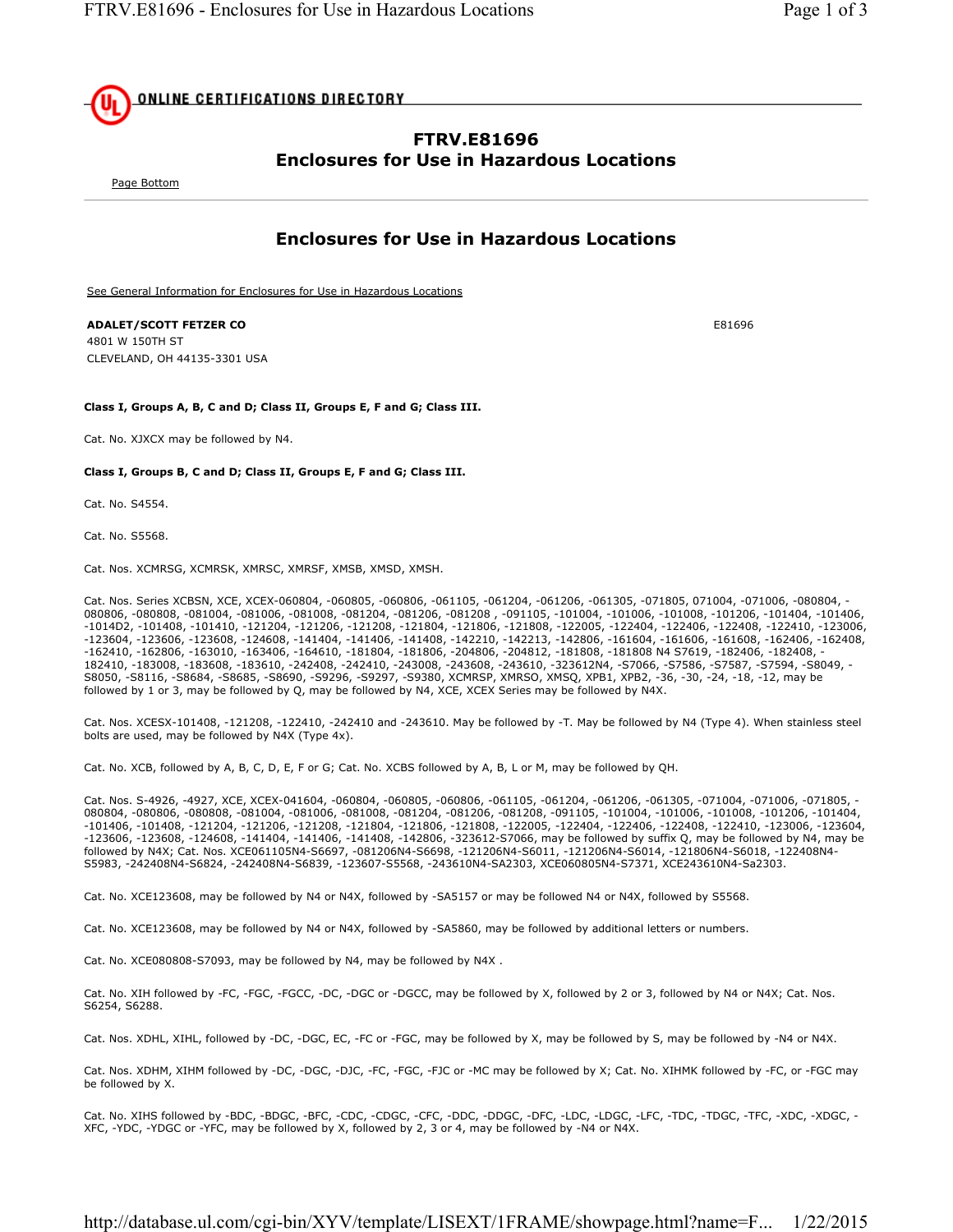Cat. No. XJKBGC-S-4117.

Cat. Nos. XJHABGC, XJKBGC, XJTBGC with or without suffix N4 or N4X.

Cat. No. XDH followed by -FC, -FGC, -FGCC, -DC, -DGC or -DGCC, may be followed by X, followed by 2 or 3, followed by A, B, C, D or E, followed by N4 or N4X.

XJ Series enclosures, Cat. Nos. XJD, XJDA, XJDFGC, XJHA, XJHB, XJHC, XJQH, XJK, XJKA, XJL, XJM, XJMA, XJMC, XJN-6, -12, XJS, XJT, XJTFGC, XJWH, XJWT, XJX may be followed by suffix GC, may be followed by suffix H, HX or X, may be followed by N4 or N4X.

Series XHVX followed by 121206, 121208, 121806, 121808, 122406, 122408, 122410, 123006, 123606, 123608, 124608, 141406, 141408, 142806, 161606, 161608, 162406, 162408, 162410, 162806, 163406, 164610, 181806, 181808, 182406, 182408, 182410, 183008, 183608, 183610, 242408, 242410, 243008, 243608, 243610. All numbers may be followed by -N4.

XCPX, -041604, -060804, -060805, -060806, -061105, 0061204, -061206, 061305, -071004, -071006, -071805, -080804, -080806, -080808, - 081004, 081006, -081008, -081204, -081206, -081208, -091105, -101004, -101006, 101008, -101206, -101404, -101406, -101408, -121204, - 121206, -121208, 121804, -121806, -121808, -122005, -122404, -122406, -122408, -122410, 123006, 123604, -123606, -123608, -124608, - 141404, -141406, -141408, 142806, 161604, -161606, -161608, -162406, -162408, -162410, -162806, 163406, -164610, -181804, -181806, - 181808, -181808 N4 S7619, -182406, -182408, -182410, 183008, -183608, -183610, -242408, -242410, -243008, -243608 and 243610. May be followed by N4 (Type 4). When stainless steel bolts are used, may be followed by N4X (Type 4X).

Series XSI followed by A, B, C, D or E, followed by A, H, S or D, may be followed by C, may be followed by Q.

Series XCI followed by A or B, followed by A, H, S or D, may be followed by C, may be followed by Q.

Cat. No. XJANT followed by B, C, D, L, T or X, followed by 2, 3, 4 or 20, may be followed by U or P.

Cat. Nos. XJT, XJTH, XJQH followed by HL or S4455, may be followed by N4 or N4X.

Cat. Nos. XDHIFCX, XDHIFGCX, XDHIDCX, XDHIDGCX.

Cat. No. XCESX followed by -101408, -121208, -122410, -242410, -243610. May be followed by -T. May be followed by N4 or N4X.

Cat. No. XIHNS followed by -FC, FGC, DC, or -DGC, may be followed by X.

Cat. No. XIHNS followed by -FC, FGC, DC, or -DGC, may be followed by X.

#### **Class I, Groups C and D; Class II, Groups E, F and G, Class III.**

Cat. Nos. XCEX081006N4-S6114, -S8810.

Cat. No. S4554 followed by -N4.

Cat. No. S5564 followed by -N4.

Cat. No. XCB followed by A, B, C, D, E, F or G, followed by N4; Cat. No. XCBS followed by A, B, L or M, may be followed by Q, followed by N4.

Cat. Nos. Series XCE, XCEX followed by -041604, -060804, -060805, -060805N4S7035, -060806, -061105, -061204, -061206, -061305, -071004, -071006, -071805, -080804, -080806, -080808, -081004, -081004 N4 S7620, -081006, -081008, -081204, -081206, -081208, -091105, - 101004, -101006, -101008, -101206, -101404, -101406, -101408, -101410, -121204, -121206, -121208, -121804, -121806, -121808, -122005, -122404, -122406, -122408, -122410, -123006, -123604, -123606, -123608, -124608, -141404, -141406, -141408, -142210, -142213, -142806 may be followed by -T, may be followed by -N4; Cat. Nos. XCE080806N4-S6005, -080806N4-S6006, -081006N4-S6008, -101406N4-S6119, - 101408N4-S4728, -163406N4-S6941, XCE060805N4-S7348.

Cat Nos. Series XCEX followed by 161604, 161606, 161608, 162406, 162408, 162410, 162806, 163406, 164606, 181804, 181806, 181808, 182406, 182408, 182410, 183008, 183608, 183610, 242408, 242410, 243008, 243608, 243610 may be followed by -T.

Cat Nos. Series XCPX followed by -041604, -060804, -060805, 060805 N4 S7035, -060806, -061105, -061204, -061206, 061305, -071004, - 071006, -071805, -080804, -080806, -080808, -081004, -081004 N4 S7620, 081006, -081008, -081204, -081206, -081208, -091105, -101004, - 101006, 101008, -101206, -101404, -101406, -101408, -121204, -121206, -121208, -121804, -121806, -121808, -122005, -122404, -122406, - 122408, -122410, 123006, -123604, -123606, -123608, -124608, -141404, -141406, -141408, 142806, -161604, -161606, -161608, -162406, - 162408, -162410, -162806, 163406, -164610, -181804, -181806, -181808, -182406, -182408, -182410, 183008, -183608, -183610, -242408, - 242410, -243008, -243608 and -243610. May be followed by -T. May be followed by N4 (Type 4). When stainless steel bolts are used may be followed by N4X (Type 4X).

Cat. No XCPX-060804N4; followed by -S; followed by a four digit number. N4 designates Type 4.

Cat. Nos. XIFC-040604, -S5749, -S5951 may be followed by -N4, may be followed by -shaft, XIFC; Cat. Nos. XIFC030303, -030603, -030703, - 030903, -031103, -031303, -031503, -031803, -032403, -033003, -033603, -033603-S6068, -041204, -060606, -060608, -061206, -070704, may be followed by -N4; Cat. Nos. XMMSA-1, -2.